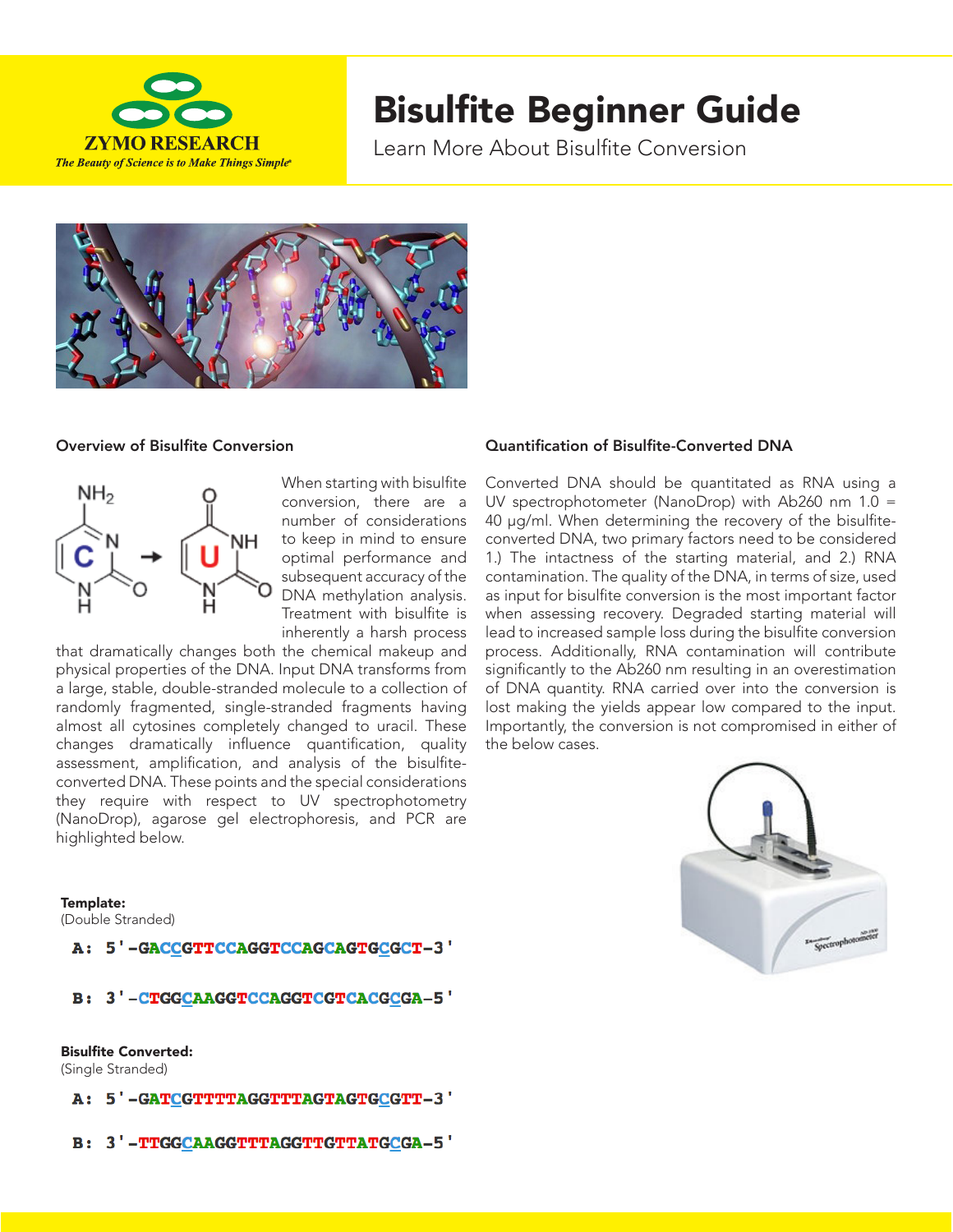#### Assessing Quality of Bisulfite-Converted DNA

Agarose gel electrophoresis (2% gel with 100 bp marker) of converted DNA can be used to gauge recovery and fragmentation. Most often nothing will be visible in the gel when it is first removed from the gel tank, this is normal and results from the DNA being almost entirely single stranded following the conversion. Chilling the gel for several minutes in an ice bath will force enough base-pairing to allow intercalation of the ethidium bromide for the DNA to be visible. The converted DNA will run as a smear, generally from > 1,500 down to 100 bp. It is important that enough material be loaded into the gel to allow visualization: typically about 100 ng/well is sufficient.



The Challenges of Bisulfite-Converted DNA - DNA fragmentation and limited base pairing makes it difficult to see the DNA following bisulfite conversion. Samples of bisulfite converted human genomic DNA were run in a 2% agarose gel with a 100 bp marker visualized normally (left panel) and after chilling in an ice bath (right panel).

#### Bisulfite PCR and Primer Design

Bisulfite PCR is the most common technique used for methylation analysis of bisulfite-converted DNA and also the most susceptible to mishap. Keep in mind the DNA will be significantly fragmented, as the strands are no longer complementary, and almost completely devoid of cytosine. Primer design is the key to successful bisulfite PCR. Unlike normal PCR, bisulfite PCR primers need to be long (usually between 26-30 bases) and the amplicon size should be relatively short (between 150-300 bp). Ideally, the primers should not contain CpG sites, however, if they are necessary locate them at the 5'-end of the primer with a mixed base at the cytosine position. It is also important to note that only one strand of the bisulfite-converted template will be amplified by any given primer set. Only the reverse primer will actually bind to the target DNA, which in turn will generate template for the forward primer to anneal. Usually, 35 to 40 cycles are required for successful amplification. Hot start polymerases are strongly recommended as non-specific amplification is relatively common with bisulfite-converted DNA due to it being AT-rich. Annealing temperatures between 55-60°C typically work well, and an annealing temperature gradient should be run with every new primer set to ensure optimal amplification of the specific target.

| and stand state former work and state state of the |  |                                                 |  |
|----------------------------------------------------|--|-------------------------------------------------|--|
|                                                    |  |                                                 |  |
|                                                    |  |                                                 |  |
|                                                    |  |                                                 |  |
| $\overline{\phantom{a}}$                           |  |                                                 |  |
|                                                    |  |                                                 |  |
| -                                                  |  | <b><i><u> Indian American American </u></i></b> |  |
|                                                    |  |                                                 |  |
|                                                    |  |                                                 |  |
|                                                    |  |                                                 |  |
|                                                    |  |                                                 |  |

Annealing Gradient for Primers used for Bisulfite PCR.Replicate bisulfite PCRs were incubated in a gradient thermal cycler using an annealing temperature gradient of 55 to 65oC (left to right). Equal volumes from each reaction were analyzed in a 2% agarose gel with a 100 bp DNA marker.

**Bisulfite Converted:** 

# A: 5'-GATCGTTTTAGGTTTAGTAGTGCGTT-3'

Primers: Reverse:

## 3'-ATCATCACRCAA-5'

 $R = G/A$ 

Forward:

5'-GATYGTTTTAGGT-3'

 $Y = C/T$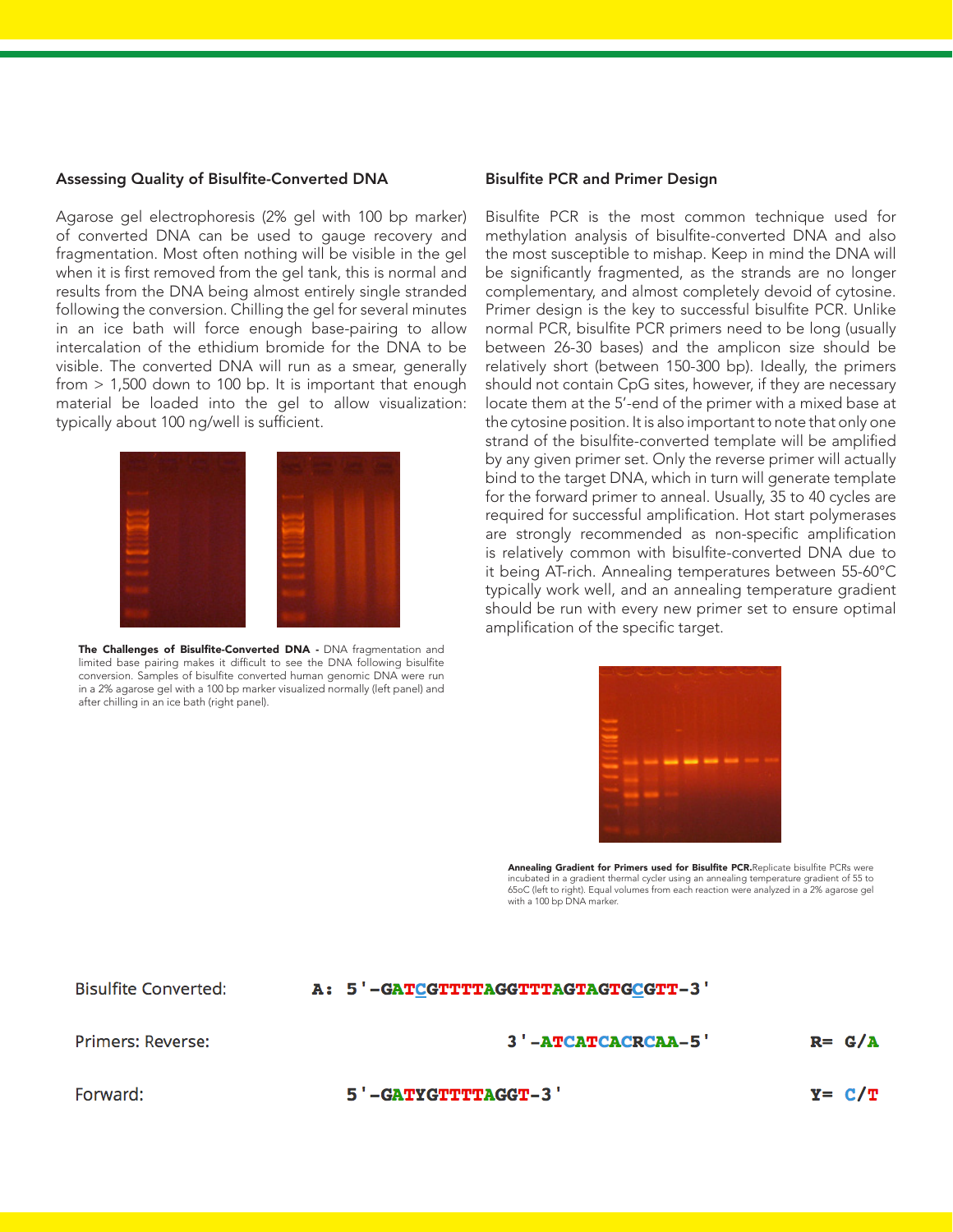#### Primer Design for Methylation Specific PCR (MSP)

Methylation Specific PCR (MSP) relies on amplification to assess the methylation status at specific CpG sites. Success with this system depends on the differential amplification of the template using methylated (M) and non-methylated (U) primer sets. While most of the considerations for primer design are identical to those for bisulfite PCR, treatment of CpG sites within the primer is completely different. For MSP it is necessary to locate CpG sites at the 3'-end of the primers with cytosines in the methylated (M) primers and thymines in the non-methylated (U) primers.

## Bisulfite Sequencing

Bisulfite sequencing is still among the most common techniques used for analyzing bisulfite-converted DNA and provides single base resolution across the entire amplicon. Cloning followed by sequencing with vector-specific primers is recommended to obtain the best sequencing results for quantification of methylation. Direct sequencing of bisulfite PCR products is not recommended as it generally yields poor sequencing quality and will confound quantification of partially methylated sites. Pyrosequencing can be used as an alternative to direct sequencing.



Flowchart of primer design for bisulfite PCR and Methylation Specific PCR (MSP). (A) Following bisulfite treatment, the two converted strands of the DNA template are no longer complementary. It is important to note that only one strand will be amplified with any given primer set. This is illustrated by the following examples: (B) Primers for Bisulfite PCR are designed for subsequent sequencing and analysis of cytosines within the amplicon. CpG sites within the primers should be avoided or located at the 5'-end with a mixed base at the cytosine position (Y= C/T, R= G/A). Sequencing data is commonly represented by a "lollipop" plot where closed circles represent methylated cytosine positions and open circles non-methylated ones. (C) Primers for Methylation Specific PCR (MSP) are designed to target and assess the methylation status at specific CpG sites. CpG sites within the primers must be located at the 3'-end to increase their specificity to methylated (M) or non-methylated (U) templates. Completely methylated or non-methylated templates will generate a single amplicon from only their representative primer set following MSP. Samples with mixed methythation, will be amplified by both primer sets.